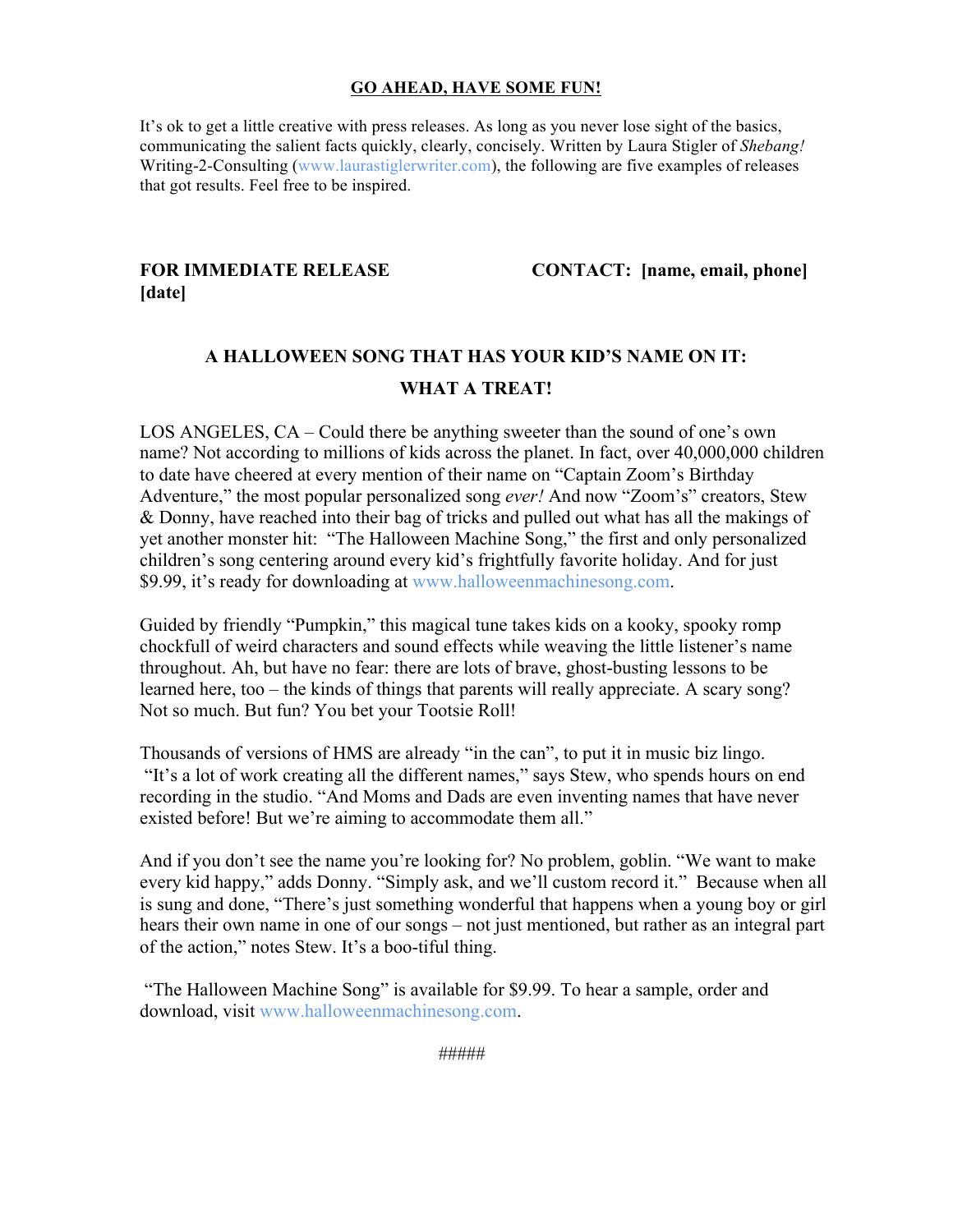

# **[date]**

**FOR IMMEDIATE RELEASE CONTACT: [name, email, phone]**

# **ARE YOU "BOOK" SMART? FROM WRITING TO MARKETING YOUR BOOK, INDEPENDENT WRITERS OF CHICAGO (IWOC) LEARN THE A-B-C'S OF GETTING PUBLISHED**

CHICAGO, IL – [date] You just know you've got a book in you. Novel. Cook book. Self-help. Doesn't matter. But once you've gotten the initial brainstorm – where do you go from there? Easy to find out if you come to the next IWOC meeting on Tuesday, January 12<sup>th</sup>, when Jim Kepler and Kim Bookless dynamically present their acclaimed Jim and Kim Show, or "How to Write, Publish and Market Your Book." As two IWOC veterans and publishing success stories in their own right, they'll equip you with their "one-two-three" approach to getting your book written, produced, published and marketed. All timetested advice that actually works in the real world, whether your aim is to self-publish or go the traditional royalty route.

Jim is the hands-on owner of Adams Press, a 74-year-old specialty book production company catering to small publishers. Consultant, editor and founder of the Chicago Self-Publishing Group, Kim gently but expertly guides indie and self-publishing authors along the path from concept and development to finished books. Together in this info-packed presentation, they will cover the steps that will take your book from incipient idea to selling it in today's competitive marketplace. They'll also clearly lay out the pros and cons of self and traditional publishing, how to find a publisher, how to publish your own e-book and much more.

So clear your calendars and come to the meeting. Bring questions, share experiences. Get ready...get set ...get book smart!

The IWOC meeting will take place Tuesday, **January 12th** in **Room 4F** (4th fl.) at the Gratz Center, 126 E. Chestnut St. / 115 E. Delaware, Chicago, just west of Michigan Ave., adjacent to Fourth Presbyterian Church. Discounted parking (after 5 pm, with validation) is located at the 900 N. Michigan Ave. garage. Networking at 5 p.m. Main program, 6 p.m. IWOC members admitted free and do not need to register. Nonmembers, \$15. (\$10 if pre-registered at http://www.iwoc.org/calendar. Click on "January 12<sup>th</sup> IWOC Meeting.") Following the meeting, attendees are invited to a nearby restaurant for a buy-your-own dinner to further discuss writing-related topics or to continue networking. For more information, call 800-804-IWOC (800-804-4962) or visit www.iwoc.org.

IWOC is a nonprofit professional association of freelance writers living in the Chicago metropolitan area whose clients range from local to global. Together, IWOC members represent a broad spectrum of writing talents, consultation services, and specialties serving large corporations, small businesses, and not-for-profit organizations.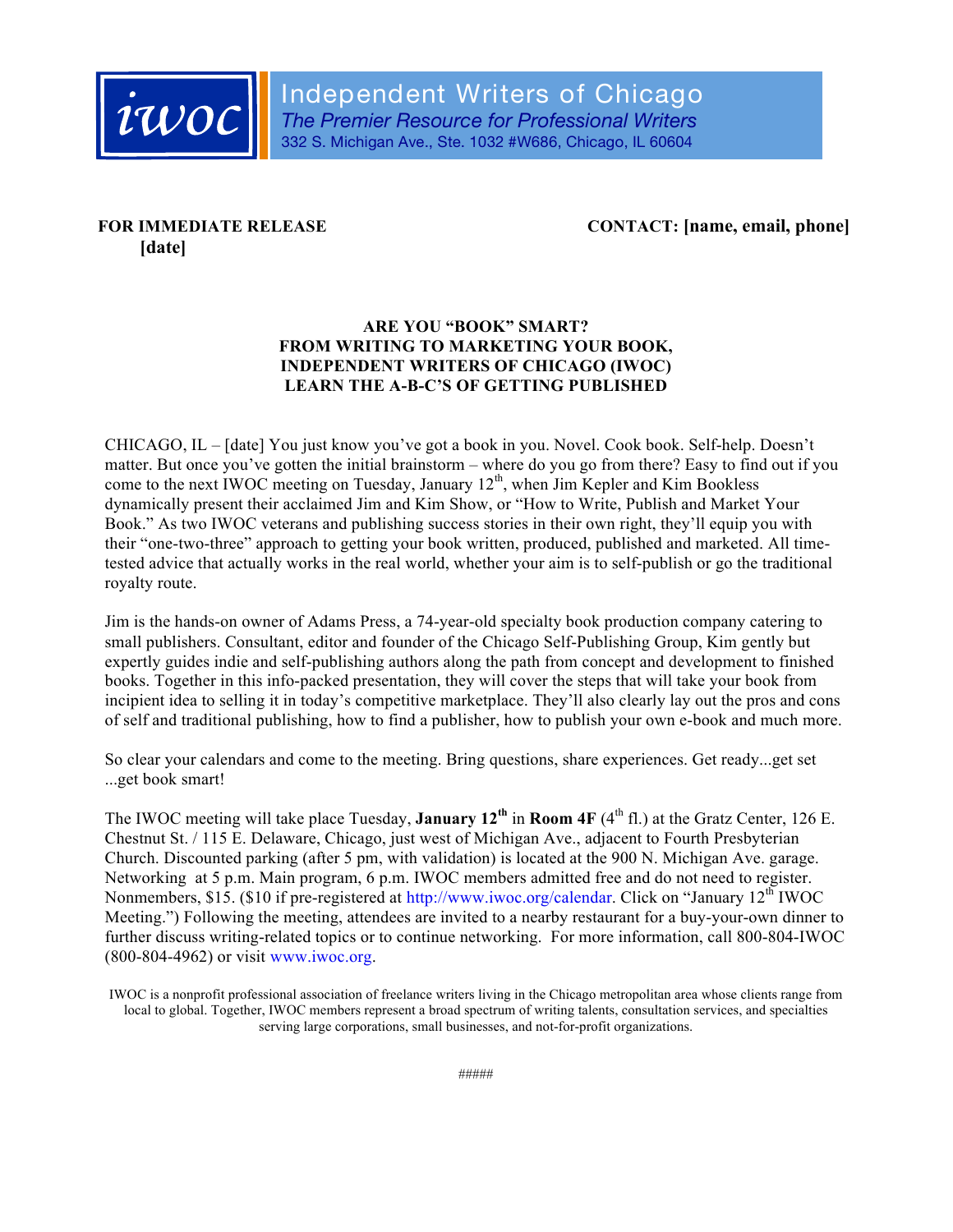# **SUFFERING FROM ALLERGIES? ASTHMA ATTACKS? CREEPY, CRAWLY CRITTERS COULD BE THE TRIGGERS**

**READING, PA** — Tra-la, it's May! Unfortunately, along with glorious Spring Fever can come a resurgence of allergies and asthma attacks. Just don't blame it all on the pollen. It could be the pests. May is National Asthma and Allergy Awareness Month, and what's being revealed is the little-known fact that insects and rodents can also emit allergens – miniscule pesky substances that can produce allergy symptoms from mild to severe. So what's the best defense? The Rentokil Companies (Ehrlich Pest Control, Western Exterminator and Presto-X Pest Control) offer simple, strategic advice that can help keep your home or office pest-free. Safely.

### **First, the facts**

- Roaches. Rats. Mice. And more. Those unwanted critters can creep into your space, leave allergen particles in their wake, and when these are inhaled – boom! your immune system can overreact, leading to the sneezing, the wheezing – all those reactions symptomatic of allergies and asthma.
- Insects and rodents not only can help set off an asthma attack. They can even *introduce* the disease. As it is, according to the Centers for Disease Control (CDC), over 25 million people (including more than 7 million children) suffer from asthma, a chronic, often lifethreatening illness. Eliminating allergen-carrying pests in your vicinity can keep those numbers at bay. And may even help prevent them from increasing.
- After spring comes summer and with it, the stingers: Bees, wasps, fire ants venomproducing buggers that can leave you with itching, hives and shortness of breath.

#### **IPM: Common-sense defense**

The Rentokil Companies strongly urge using Integrated Pest Management (IPM), the approach recommended by the Environmental Protection Agency (EPA), particularly where asthma and allergies are concerned. Makes sense. Because IPM is highly effective *and* eco-friendly. The method combines a common-sense combo of practices, from prevention and the application of environmentally sensitive pesticides, to mechanical trapping devices. Some Rentokil pointers:

- **Keeping them out.** "The best approach to pest control," advises (NAME/TITLE), "is to always focus on eliminating the root cause of the pest problems." In other words, get to the pests before they get to you. Part of IPM involves doing a detailed check of your home or facility, scouting out any areas that could be a "Welcome" sign for pests:
	- Where are the holes, the gaps, the cracks? Check window and door screens, entryways, openings around pipes, drains, HVAC devices, etc. Then seal, repair or replace. Whatever's appropriate.
	- Pests are like anyone else. They like food. And sweets. Remember to wipe up spills, tightly wrap up and store anything edible. Leave it out or on the floor, and you might as well invite them to dinner.
	- Pests thrive in unsanitary conditions. Waste human or animal is their manna from heaven. Actually, any kind of dirt, grime or trash attracts. So please, keep it clean. Seal and dispose of dirty diapers. Close garbage bags and garbage cans tightly. Clean litter boxes often. Pick up after the dog – even if it's "outside" in your own back or front yard. Or the neighbor's.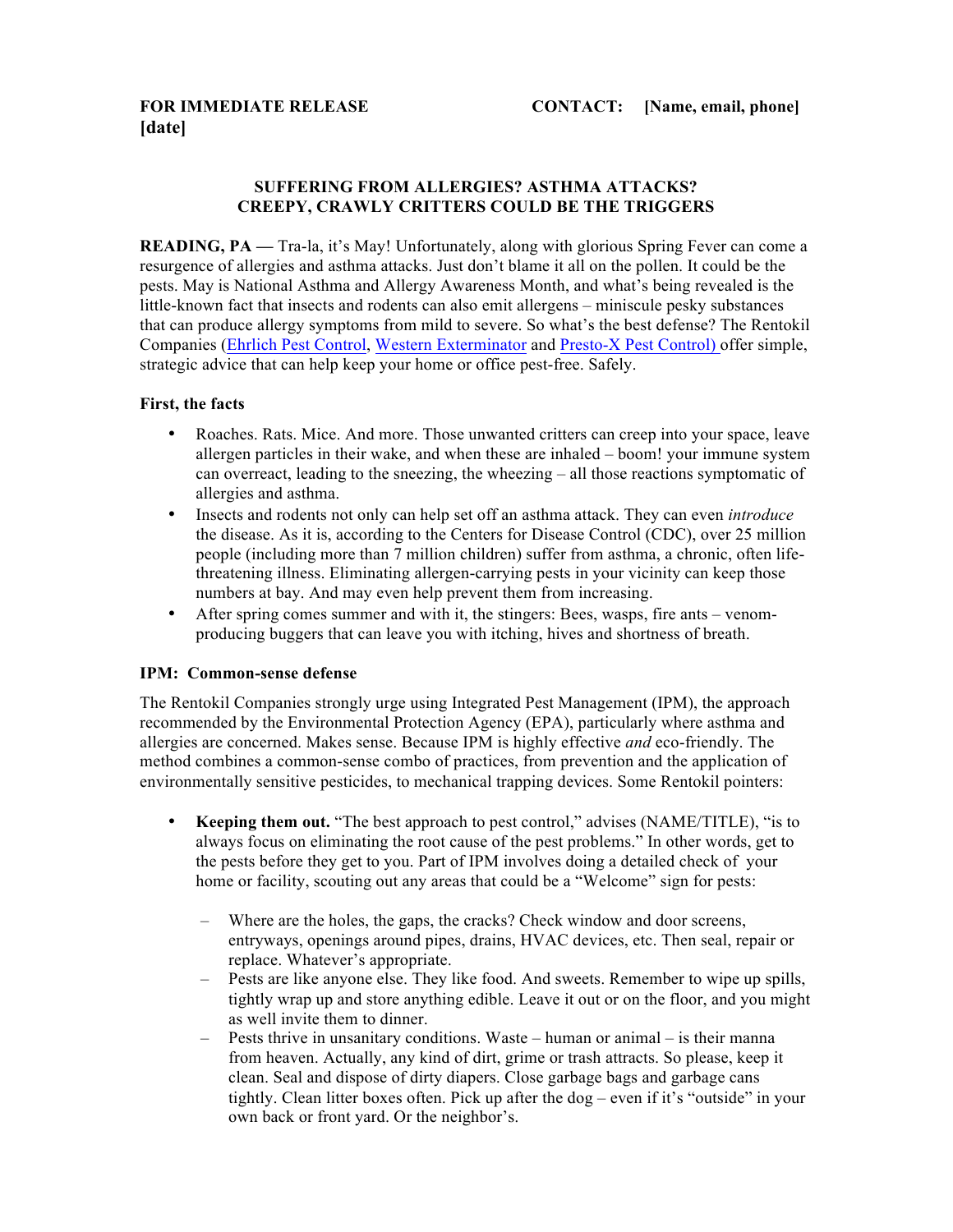- **Getting them out.** If the pests have found a way in, it's time to kick it up a notch while still using IPM. Says (NAME/TITLE). "No two situations are going to be the same. IPM takes that into consideration and provides an alternative to traditional pest-control methods that is extremely effective and poses fewer risks for anyone afflicted with asthma or allergies." A few for-instances:
	- There are numerous products on the market that can be spread or sprayed that are EPA approved and safe to use around kids or pets. But remember to always read labels. When in doubt, consult a pest control specialist.
	- Strategically laying mechanical traps will do just that: trap 'em. Or catch and kill. Admittedly, not fun. For you or the pest. But you do what you have to do. Or call a pest control specialist to do it.

Insects and rodents have always given us the willies. Now we learn of their connection to allergies and asthma? Nothing to sneeze at. And we won't. Not if the right steps are taken to prevent and control.

For more information, advice or assistance in implementing an IPM program, visit www.xxx.com.

# **About Rentokil North America**

Ehrlich (www.jcehrlich.com), Western Exterminator (www.westernexterminator.com) and Presto-X Pest Control (www.prestox.com) are all part of the Rentokil family of companies in North America that provide commercial and residential pest control, bioremediation, bird control, vegetation management, deer repellent services, wild animal trapping, and termite control from over 150 local offices in the US, Canada and Mexico.. Rentokil is the world's largest commercial pest control company, operating in 49 countries worldwide For more information visit www.rentokilna.com.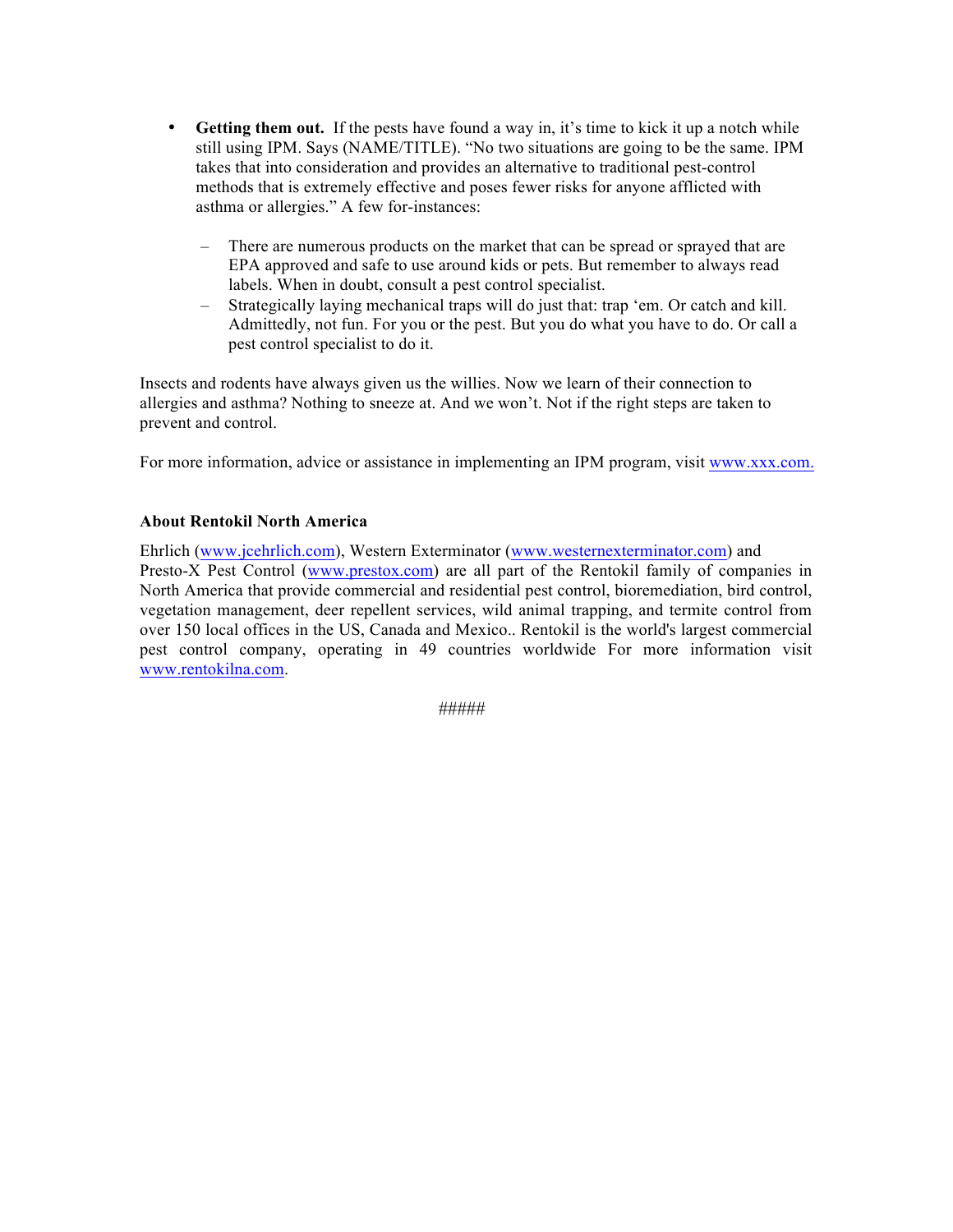# **CALL HIM CRAZY: LOCAL CHICAGO STORE OWNER WANTS TO GIVE AWAY THE STORE!**

# **IT'S THE ZONE HONDA KAWASAKI \$1 MILLION "LET IT SNOW" NEW YEAR'S DAY GIVEAWAY!**

CHICAGO, IL – So is he loony? Or just a flake? The Zone owner Marty Pavilonis is once again, praying for snow this New Year's Day. His Honda Kawasaki dealership is holding its 4th Annual "Let It Snow" Giveaway. If the heavens cooperate, and 6" or more do fall this coming January  $1<sup>st</sup>$ from 12:01am to 11:59 pm, The Zone customers who purchased Motorcycles, Accessories, jackets, helmets – *anything* during the entire month of December will get a *complete refund*. We're talking *all* customer purchases, up to \$1 million combined, will be *free*. How cool is that!

Or maybe it's just stone cold nuts. After all, the chances of snow on a Chicago New Year's Day are pretty darn good. The Zone's Yearly profits could be gone with the wind. "Chill," says Marty. "I bought a weather-based insurance policy from HCC Specialty Insurance. They pick up the tab for the winners. So for a relatively small investment, I get the chance to make a lot of customers very happy. I really want them to win!"

Sounds crazy alright – like a fox! During last December's "Let It Snow" event, motorcycle, scooter and ATV buffs stormed The Zone, increasing sales by 20% Ever hopeful, Marty sent his customers home with foot-long rulers so they can take part in doing the measuring should the white stuff fall on January 1st. Turned out the snow was a no-show. "A flake fluke," quips Pavilonis. "But hey, in the Windy City, the odds for snow are usually with us, so we're shovel ready!"

Located just two blocks from Midway. Airport, Chicago's Only Honda Kawasaki dealership. Let it snow, let it snow, let it snow!

A few "Let it Snow" cold facts:

- Winners are paid on item price only. Not on taxes, government or service fees.
- For this event, exchanges only. No refunds.
- Snow is officially measured from Weather Command at O'Hare International Airport.
- Claims will take from 7 to 14 days.

For complete promotion rules, see The Zone store located at 4520 W. 63rd St. in Chicago or visit www.motorcyclezone.net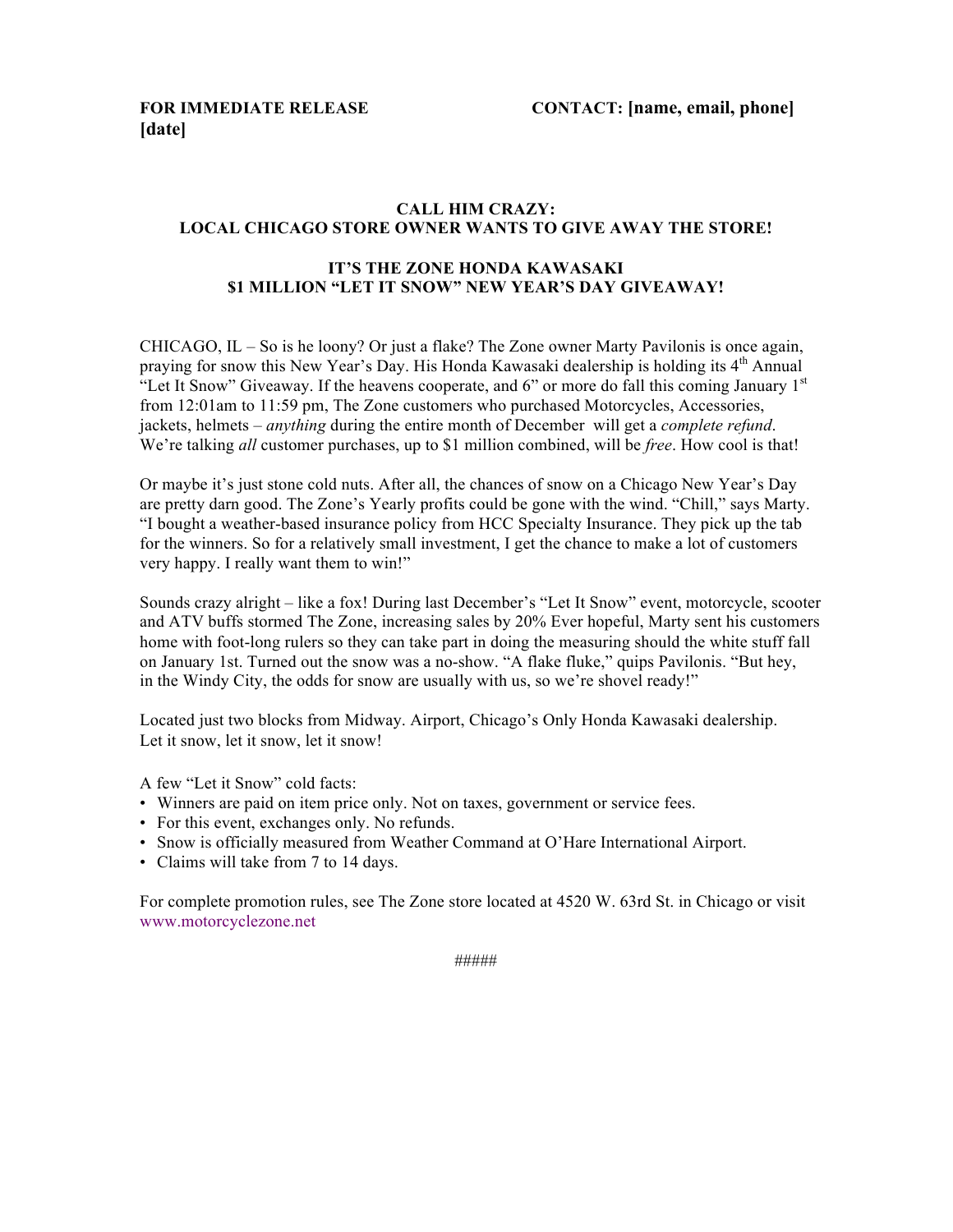# **[date]**

### **DANCING INTO THE SOULS OF CHILDREN AT RISK**

#### **The story of DanceArt**

CHICAGO, IL – "I'm drawn to help children by their eyes and their faces." These are the words of Maria Gebhard, former professor of undergraduate and adult education at the esteemed University of Chicago and Loyola University. But it wasn't until after suffering a profound personal loss that her life took a different turn, leading her on a journey that changed not only her own world, but is changing the worlds of children in communities where opportunity is all too scarce. As President / co-founder of DanceArt, and working in tandem with a stellar and deeply committed Artistic Director and faculty of world-class choreographers, Ms. Gebhard is gradually, but surely, lighting up those children's eyes and faces with hope.

"It's been said that the way to deal with loss is through creation," states Ms. Gebhard. "I decided to begin the healing process by revisiting my first love, dance, and enrolled in a tango class. That's where my path first crossed with master teacher, Jorge Niedas." Having studied dance extensively while growing up, Gebhard understood firsthand the powerful, inspirational effects it could have on young, impressionable minds and hearts. "In rekindling my enthusiasm for dance, I found myself beginning to formulate a dream. As a widowed single mom, I've been reaching out to the community -- as you know, 'it takes a village.' I wanted to give back. Why not bring the joy of dance into my own community, but more pointedly, into the lives of children?"

She brought up the idea to Mr. Niedas, whose philosophy of dance coincided with her own. "Not television, not movies, nor any other medium or art form," says Niedas, "can have the same effect on children as dance. They watch it and when gently encouraged, are eager to participate in it...with results that go beyond the art itself, and help them grow in so many different ways."

After several long discussions with Niedas, the dream started taking form and in September of 2000, the DanceArt School was born, with Gebhard as President, and Niedas, Artistic Director. Located in the Chicago Park District's newly-renovated South Field House of Lincoln Park, DanceArt's initial goal was to be a community school focused on children and based in the discipline of ballet, with offerings for the adult members of the community. There would even be free summer outdoor classes in which Niedas would teach his passion, tango. But all this was only the first step towards an even greater dream.

The first student to walk through DanceArt's doors on that Labor Day in 2000, was a young girl accompanied by her grandmother, a teacher who resided in Rogers Park, but who taught in Cabrini Green. "Seeing that kind of dedication sparked something within me," says Gebhard, "and that's when the DanceArt dream started to burgeon exponentially." Such was the inspiration for the creation of the DanceArt City-Wide Program, an out-reach program unlike any other offered in the city of Chicago.

"If the City-Wide Program had a motto, it would be 'The best...helping the neediest.' Assembling the best: that was my first charge." Setting the tone for excellence had already begun with Niedas. A seriously, impeccably trained ballet dancer and choreographer, Niedas is a former principal dancer in South America's three premier companies, including Argentina's Ballet de Teatro Colon and the Teatro Carreno de Caracas in Venezuela, and has performed in some of the most acclaimed venues in the Western Hemisphere, from the Teatro San Marin in Argentina and the Teatro Municipal de Rio de Janeiro...to the Lyric Opera of Chicago.